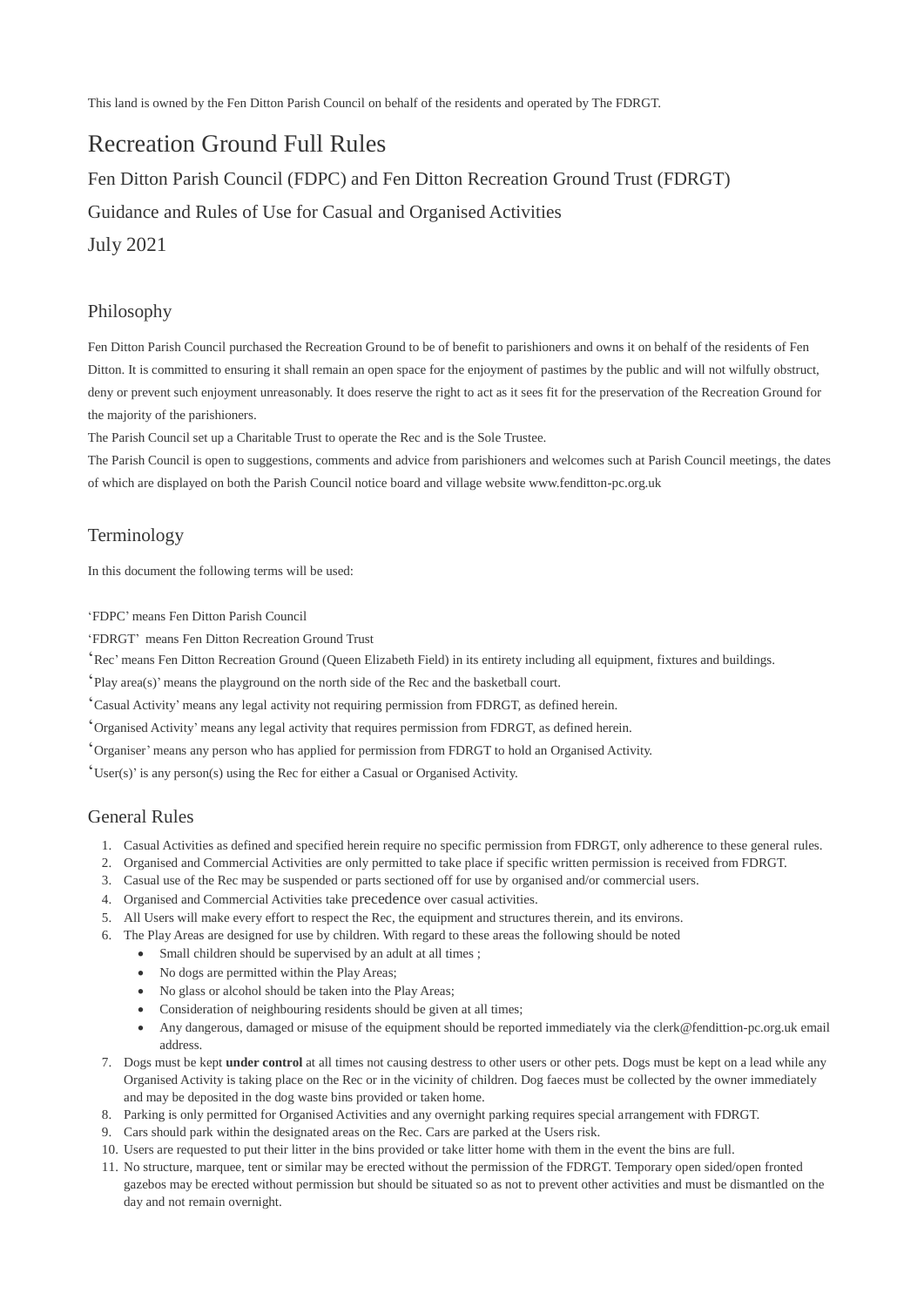- 12. Only raised barbecues not less than half a metre above the ground may be used and must not be sited where they might cause a danger or nuisance to other Users. In particular they are not permitted on the football pitch, within Play Areas, or parked cars, or within 6 metres of any boundary fence, building or tree.
- 13. Camping is prohibited, except where connected to an Organised Activity in receipt of the required permission from FDRGT.
- 14. The use of the Rec for Casual Activities is permitted only in so far as the User complies with relevant laws of the land applicable at the time.
- 15. The FDRGT reserves the right to disallow Casual Activities in any area of the Rec temporarily or permanently. It will act reasonably in exercising this right.

### Health and Safety

- 1. No User shall perform any action or permit any action to be performed that endangers the safety of other users or casual passers-by.
- 2. The Parish Council will endeavour by regular inspection to keep the Rec (and Play Areas within) in a state fit for use.
- 3. From time to time maintenance vehicles may be on the Rec. Care must be taken to avoid injury by not approaching these vehicles or the areas in which maintenance work is being undertaken.
- 4. The User undertakes to leave the Rec in a safe state for others Users.
- 5. From time to time there may be objects or materials on the Rec which are dangerous or in a dangerous state. Care must be taken to avoid injury by not using or approaching these objects. The danger must be reported via the clerk@fendittion-pc.org.uk email address as soon as possible.
- 6. Dog walkers must make themselves aware of other Users on the Rec and take appropriate action to control animals in their charge. Faeces must be removed immediately to protect the health of other Users. Dogs are not permitted in the Play Areas.

#### MAINTENANCE

- 1. FDRGT shall be responsible for the general maintenance of the Rec to include mowing, cutting back of vegetation and general repairs. This will be carried out by appointed volunteers or hired contractors at our discretion.
- 2. FDRGT shall take all reasonable measures to ensure that the Rec is fit for the purpose intended.

### **Casual Activities**

#### Definition

Casual Activities are what may be classed as informal recreational activities, normally undertaken in a park setting. The following is a list of

- typical casual activities which may take place on the Rec without specific consent from FDRGT:
- All ball games with the strict exception of golf;
- Frisbee, kite flying and other Children's games;
- Informal running, cycling, and the taking of exercise;
- Picnics (BBQ restrictions apply);
- Dog walking (not including commercial dog training);

This list is not exhaustive and if any User wishes to query whether an activity not on the list constitutes Casual Activity they should contact FDRGT via clerk@fendittion-pc.org.uk

### **Limitations**

Casual Activities exclude any activity run as a commercial venture. This includes sporting clubs where fees/subs or membership is/are paid and fundraising activities. Such activities are classified as Organised Activities and may only take place with permission from FDRGT (see Organised Activities below).

The Rec shall not be used for the following purposes:

- Driving motorised vehicles (except by authorised Maintenance staff, Event Organisers, or approved parking);
- Golf practice of any kind;
- Bonfires or ground based barbecues not under direct control of the FDRGT;
- Fireworks or Chinese Lanterns not under direct control of the FDRGT;
- Flying of powered model aircraft of any kind;
- Horse riding;
- Shooting or archery;
- Or any activity that is illegal or overtly dangerous or offensive to other Users.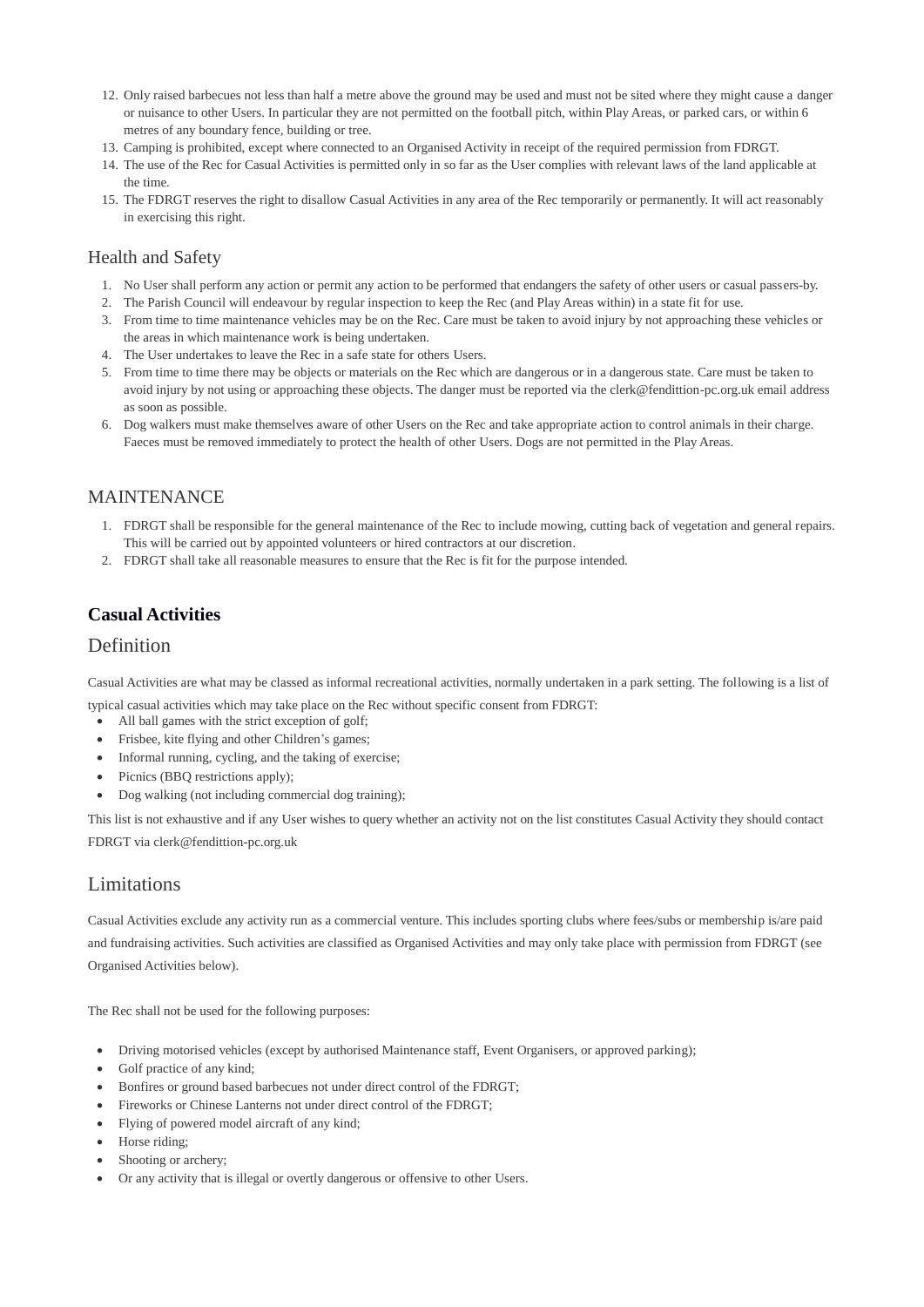### **Organised Activities**

### Definition

Organised Activities are any event organised for the provision of entertainment, sport, sale of goods or services. This would typically include any commercial venture, organised sporting activity, or fundraising event. Typical examples would include but are not limited to:

- Car Boot Sale;
- Boot Camps
- Private Trainers
- Fairground or Circus:
- Football, Rugby, Cricket or other Sports Club
- Music concert:
- Beer Festival;
- Country Show or Fete;
- Caravan Club;
- Commercial Dog Training Classes;
- Organised Private parties over 10 or classes of any kind.

### Applications for Use

- 1. An initial enquiry for use of the Rec should be made to the Parish Clerk via the clerk@fendittion-pc.org.uk.
- 2. A detailed application for use should be submitted a minimum of eight weeks before use. Application forms are available from the Parish Council website or Clerk. A request made with less than eight weeks' notice may be refused on grounds of insufficient notification.
- 3. Such applications will be placed in front of FDRGT at the next council meeting. FDRGT reserves the right to make any further enquiries before granting or refusing the application. Smaller one-off events may be decided solely by the clerk.
- 4. FDRGT will advise the applicant in writing of its decision through the Parish Clerk at the earliest opportunity.
- 5. Applicants may be required to provide a deposit of up to  $\pounds 100$  at the time the application is made. This will be held as security against any damage and/or expenses caused by the event and will be returned within 14 days after the event provided the FDRGT is satisfied that the Organiser has complied with all the obligations herein and no loss and/or damage has been occasioned as a result of the event.
- 6. Applications from commercial ventures will be subject to a hire charge.
- 7. Applications from fundraising/not for profit activities may be subject to a hire charge.
- 8. Applications from Sporting clubs will be subject to pitch fees agreed with the club.

## Organiser/User Responsibilities

FDPC holds Public Liability insurance for the Recreation Ground land and casual use by the public. Organisers are responsible for the Public Liability of all matters connected with their Organised Activity.

- 1. FDRGT strongly advise the Organiser to arrange for Special Events Public Liability Insurance. It reserves the right to request this for any event and where appropriate proof of Public Liability insurance will be required.
- 2. A Risk Assessment must be carried out in writing and given to the FDRGT before the event.
- 3. No charge may be made for entry to the Rec without prior permission of FDRGT.
- 4. The general public may use the Rec but not the pitch or other areas when in use by an Organised or authorised commercial Activity.
- 5. If identified in the Risk Assessment, it is strongly advised that a First Aider be in attendance with means to call the Emergency Services.
- 6. At least one Organiser must be present for the entire duration of the event and their names and contact details notified on the Application form. It is recommended that Organisers are clearly recognisable to other Users.
- 7. The Organiser(s) must obtain the necessary public entertainment or liquor licence as may be required and have stewards where indicated as a term of the licence.
- 8. The Organiser must liaise with the FDRGT regarding the use of the Pavilion, its services or facilities.
- 9. The running of events is the responsibility of the Organiser who should ensure that they are adequately supervised.
- 10. All Third Parties must have their own Public Liability insurance, for example: catering vans, fair rides, pony rides, bands and stalls. Proof of Public Liability insurance may be requested by the FDRGT Bouncy Castles must be hired from someone with their own Public Liability insurance and comply with the requirements of the Public Liability, for example: height/weight restrictions, adult supervision.
- 11. Should the event involve stallholders:
	- they must provide their names and addresses to the Organiser who will retain a list. This list must be provided to FDRGT on demand.
	- the Organiser must be fully aware of what goods are on sale at any time and if inappropriate the stallholder must be asked to leave immediately. Any such occurrence must be reported to the Clerk.